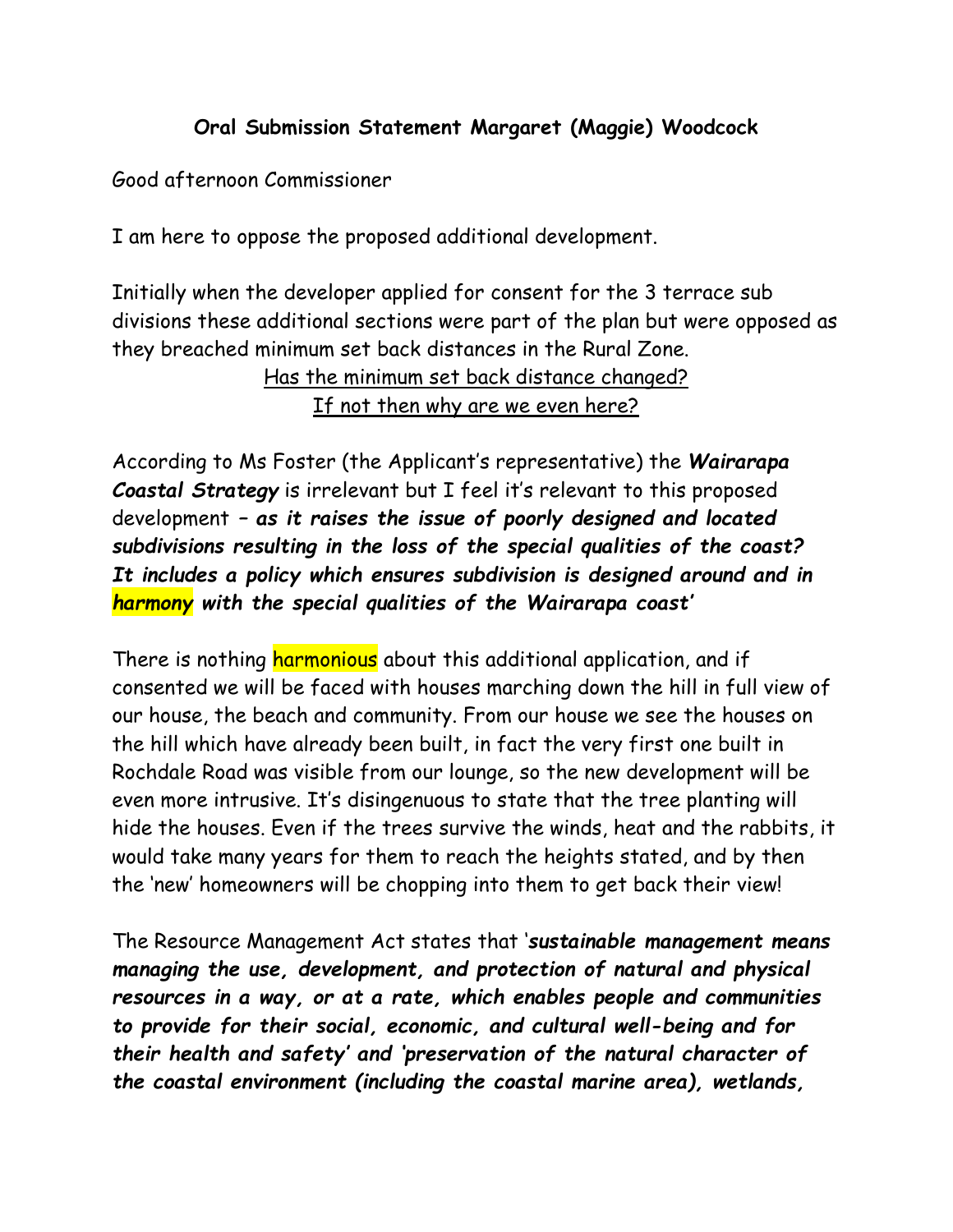## *and lakes and rivers and their margins, and the protection of them from inappropriate subdivision, use, and development'*

I know the RMA is also apparently "irrelevant" but I fail to see how this proposed development cannot be deemed inappropriate? How on earth is the village supposed to sustain these numbers, and with the northern development still waiting to be started?

I also have huge concerns about the volume of traffic and parking issues we are now faced with. There is limited parking at the southern reserve end, and arriving last December I was stunned at the amount of vehicles parked up on the berms on Harapaki Road, Tamarisk Drive, Palm Parade & Blue Pacific Parade.

Since then a 28 capacity Motor Home Park has also opened down the northern end of the village, putting more stress on the pedestrians who enjoy a walk to the shop or beach. But unfortunately people don't walk to the beach or shop from the terrace houses or the motor home park, they drive! We arrived recently and there was a young girl (3-4yrs old) riding her trike around on the T- section of the road (no foot paths remember), with her older brother supervising. We stopped as she had no idea we were there, and we waited for her to be safely out of the way – no problem. Later that day I walked with my grandson on his scooter down to the shop and noticed at the parking area on the southern end were 2 campervans parked and then coming down the main road towards us was a very large motor home, with no visibility for anyone behind it, and I was relieved that that the little girl wasn't in the mix!

To reiterate, no foot paths, no pedestrian crossings, no policing of the traffic – this will surely end in an accident and I fear for the children.

This is a small beachside community, and doesn't have the infrastructure to handle what's here - and still to come, so unfortunately this means with another development in the pipeline the roads will be even more packed.